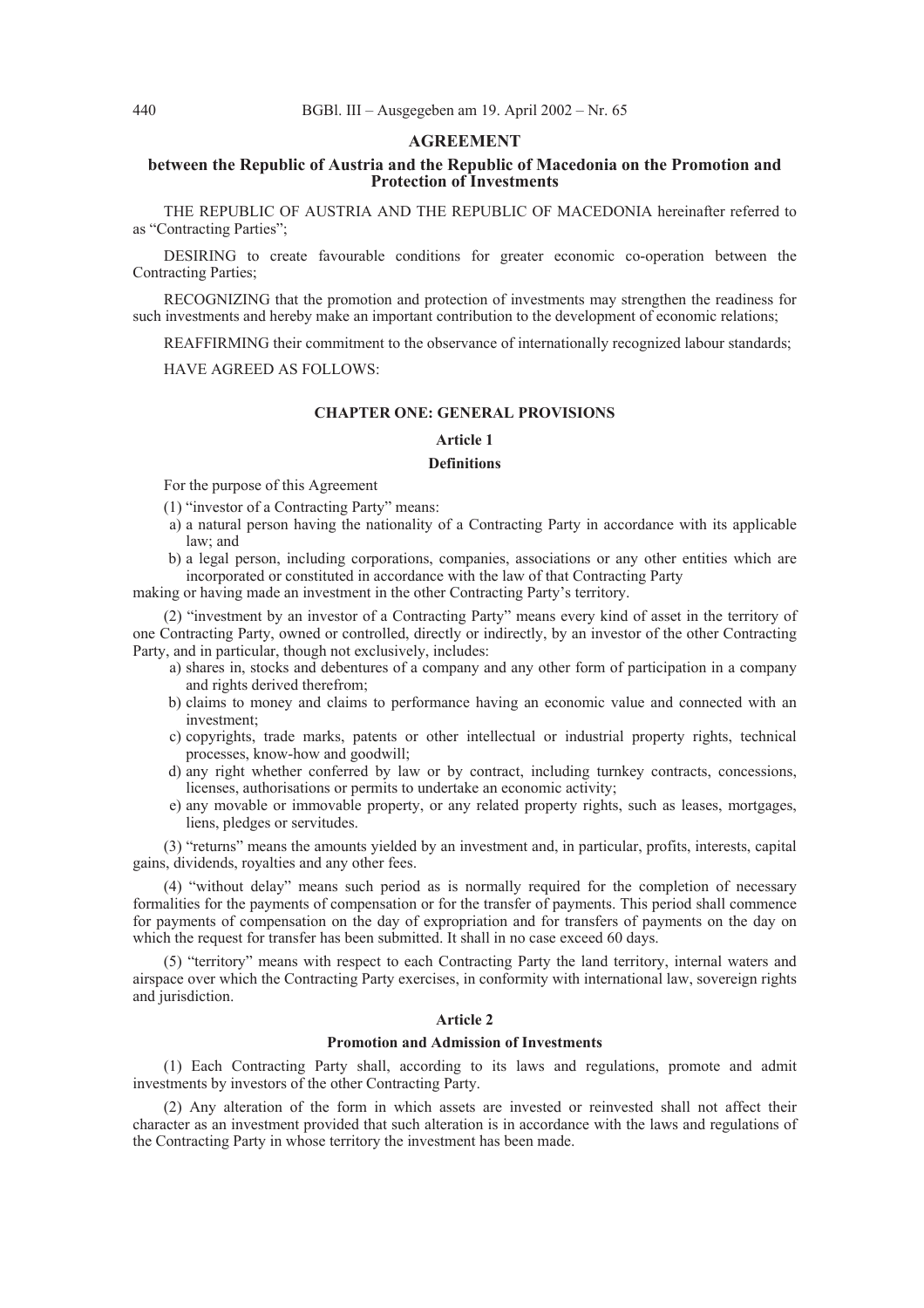# **Treatment and Protection of Investments**

(1) Each Contracting Party shall accord to investments by investors of the other Contracting Party fair and equitable treatment and full and constant protection and security.

(2) A Contracting Party shall not impair by unreasonable or discriminatory measures the management, operation, maintenance, use, enjoyment, sale and liquidation of an investment by investors of the other Contracting Party.

(3) Each Contracting Party shall accord to investors of the other Contracting Party and to their investments treatment no less favourable than that it accords to its own investors and their investments or to investors of any third country and their investments with respect to the management, operation, maintenance, use, enjoyment, sale and liquidation of an investment, whichever is more favourable to the investor.

(4) No provision of this Agreement shall be construed as to oblige a Contracting Party to extend to the investors of the other Contracting Party and to their investments the present or future benefit of any treatment, preference or privilege resulting from:

- a) any membership in a free trade area, customs union, common market, economic community or any multilateral agreement on investment, or
- b) any international agreement, international arrangement or domestic legislation regarding taxation.

# **Article 4**

# **Transparency**

(1) Each Contracting Party shall promptly publish, or otherwise make publicly available, its laws, regulations, procedures as well as international agreements which may affect the operation of the Agreement.

(2) Each Contracting Party shall promptly respond to specific questions and provide, upon request, information to the other Contracting Party on matters referred to in paragraph (1).

(3) No Contracting Party shall be required to furnish or allow access to information concerning particular investors or investments the disclosure of which would impede law enforcement or would be contrary to its laws and regulations protecting confidentiality.

#### **Article 5**

# **Expropriation and Compensation**

(1) A Contracting Party shall not expropriate or nationalise directly or indirectly an investment of an investor of the other Contracting Party or take any measures having equivalent effect (hereinafter referred to as "expropriation") except:

a) for a purpose which is in the public interest,

b) on a non-discriminatory basis,

- c) in accordance with due process of law, and
- d) accompanied by payment of prompt, adequate and effective compensation in accordance with paragraphs (2) and (3) below.

(2) Compensation shall:

- a) be equivalent to the fair market value of the expropriated investment immediately before the expropriation occurred. The fair market value shall not reflect any change in value occurring because the expropriation had become publicly known earlier.
- b) be made freely transferable to the country designated by the claimants concerned and in the currency in which the investment was made or in any freely convertible currency accepted by the claimants.
- c) be made without delay. In case of delay, the compensation shall be paid in an amount that puts the investor in a position no less favourable than the position in which he would have been had the compensation been paid immediately on the date of expropriation. In order to achieve this goal the compensation shall include interest at the prevailing commercial rate, however in no case less than the current LIBOR rate or equivalent from the date of expropriation until the date of actual payment.

(3) The investor whose investment was expropriated shall have the right under the law of the expropriating Contracting Party to prompt review by a judicial or other competent authority of that Contracting Party of its case and of the valuation of the investment in accordance with the principles set out in this Article.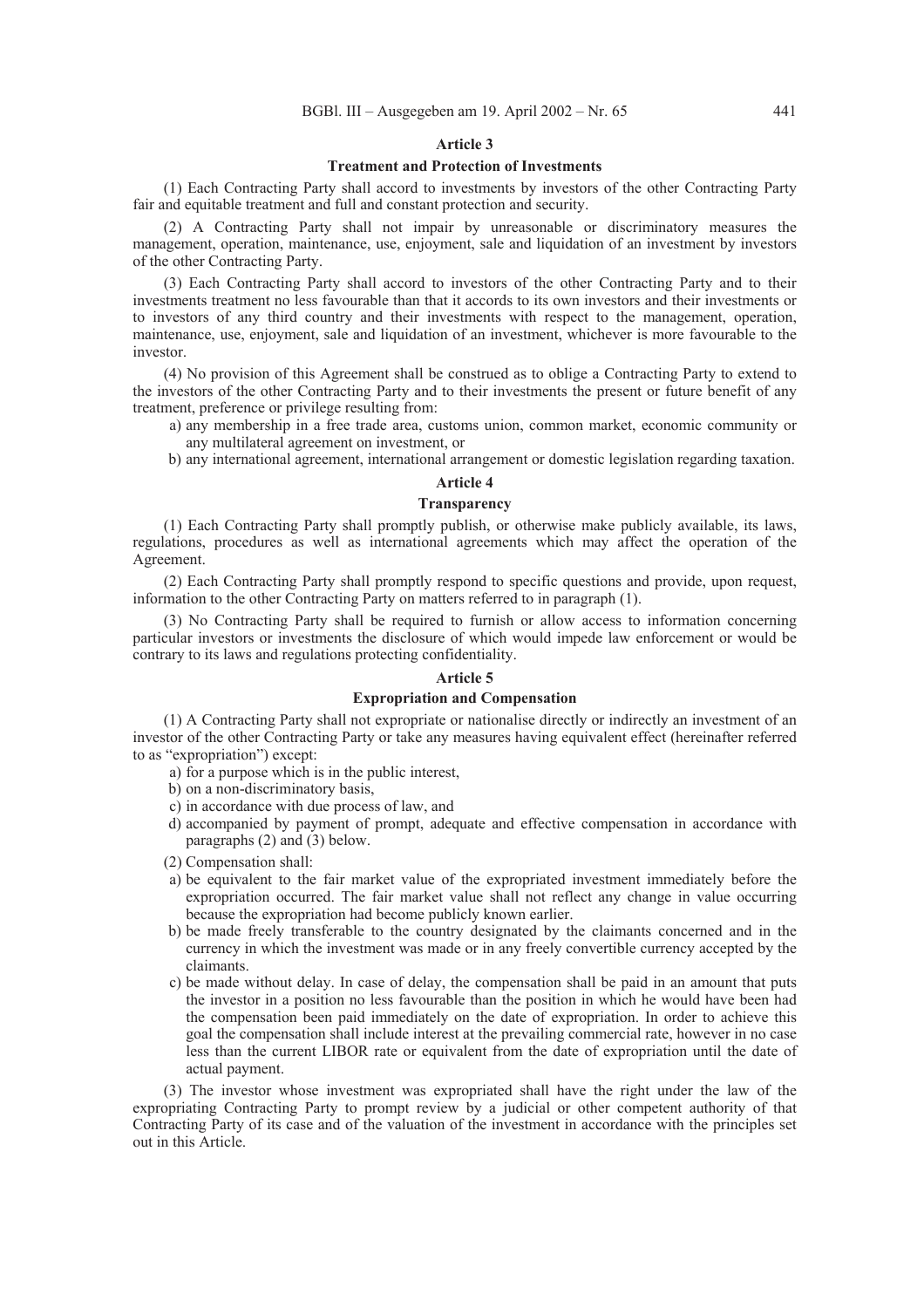# **Compensation for Losses**

(1) An investor of a Contracting Party which has suffered a loss relating to its investment in the territory of the other Contracting Party due to war or to other armed conflict, state of emergency, revolution, insurrection, civil disturbance, or any other similar event, or acts of God or force majeure, in the territory of the latter Contracting Party, shall be accorded by the latter Contracting Party, as regards restitution, indemnification, compensation or any other settlement, treatment no less favourable than that which it accords to its own investors or to investors of any third state, whichever is more favourable to the investor.

(2) An investor of a Contracting Party who in any of the events referred to in paragraph (1) suffers loss resulting from:

- a) requisitioning of its investment or part thereof by the forces or authorities of the other Contracting Party, or
- b) destruction of its investment or part thereof by the forces or authorities of the other Contracting Party, which was not required by the necessity of the situation,

shall in any case be accorded by the latter Contracting Party restitution or compensation which in either case shall be prompt, adequate and effective. Resulting payments should be freely transferable.

# **Article 7**

# **Transfers**

(1) Each Contracting Party shall guarantee that all payments relating to an investment by an investor of the other Contracting Party may be freely transferred into and out of its territory without delay. Such transfers shall include, in particular:

a) the initial capital and additional amounts to maintain or increase an investment;

b) returns;

- c) payments made under a contract including a loan agreement;
- d) proceeds from the sale or liquidation of all or any part of an investment;
- e) payments of compensation under Articles 5 and 6;
- f) payments arising out of the settlement of a dispute;
- g) earnings and other remuneration of personnel engaged from abroad in connection with an investment.

(2) Each Contracting Party shall further guarantee that such transfers may be made in a freely convertible currency at the market rate of exchange prevailing on the date of transfer in the territory of the Contracting Party from which the transfer is made.

(3) In the absence of a market for foreign exchange, the rate to be used shall be the most recent exchange rate for conversion of currencies into Special Drawing Rights, if applicable.

(4) Notwithstanding paragraphs (1) to (3), a Contracting Party may prevent a transfer through the equitable, non-discriminatory and good faith application of measures to protect the rights of creditors, relating to or ensuring compliance with laws and regulations on the issuing, trading and dealing in securities, futures and derivatives, reports or records of transfer, or in connection with criminal offences and orders or judgements in administrative and adjudicatory proceedings, provided that measures and their application shall not be used as a means of avoiding the Contracting Party's commitments or obligations under this Agreement.

# **Article 8**

### **Subrogation**

If a Contracting Party or its designated agency makes a payment under a guarantee or contract of insurance given in respect of an investment by an investor in the territory of the other Contracting Party, the latter Contracting Party shall recognize without prejudice to the rights of the investor under Chapter Two Part One the assignment of any right or claim of such an investor to the former Contracting Party or its designated agency and the right of the former Contracting Party or its designated agency to exercise by virtue of subrogation any such right and claim to the same extent as its predecessor in title.

# **Article 9**

# **Other Obligations**

Each Contracting Party shall observe any obligation it may have entered into with regard to specific investments by investors of the other Contracting Party.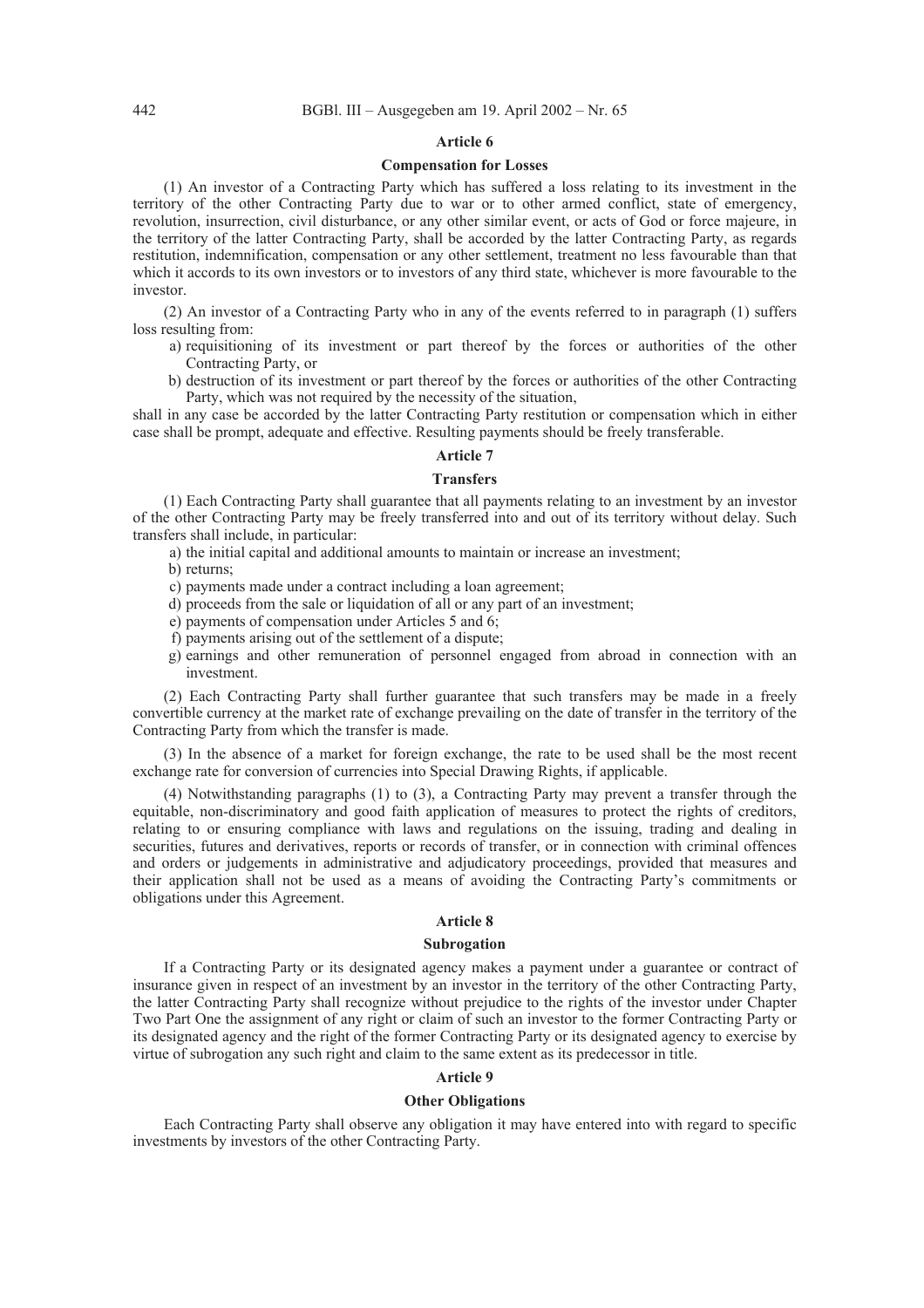#### **Denial of Benefits**

A Contracting Party may deny the benefits of this Agreement to an investor of the other Contracting Party and to its investments, if investors of a Non-Contracting Party own or control the first mentioned investor and that investor has no substantial business activity in the territory of the Contracting Party under whose law it is constituted or organized.

### **CHAPTER TWO: DISPUTE SETTLEMENT**

### **PART ONE: Settlement of Disputes between an Investor and a Contracting Party**

#### **Article 11**

# **Scope**

This Part applies to disputes between a Contracting Party and an investor of the other Contracting Party concerning an alleged breach of an obligation of the former under this Agreement which causes loss or damage to the investor or its investment.

#### **Article 12**

# **Means of Settlement, Time Periods**

(1) Such a dispute should, if possible, be settled within three months by negotiation or consultation. If it is not so settled, the investor may choose to submit it for resolution:

- a) to the competent courts or administrative tribunals of the Contracting Party, party to the dispute; or
- b) in accordance with any applicable previously agreed dispute settlement procedure; or
- c) in accordance with this Article to:
	- i) the International Centre for Settlement of Investment Disputes ("the Centre"), established pursuant to the Convention on the Settlement of Investment Disputes between States and Nationals of other States ("the ICSID Convention"), if the Contracting Party of the investor and the Contracting Party, party to the dispute, are both parties to the ICSID Convention; or
	- ii) the Centre under the rules governing the Additional Facility for the Administration of Proceedings by the Secretariat of the Centre, if the Contracting Party of the investor or the Contracting Party, party to the dispute, but not both, is a party to the ICSID Convention; or
	- iii) a sole arbitrator or an ad hoc arbitration tribunal established under the Arbitration Rules of the United Nations Commission on International Trade Law ("UNCITRAL"); or
	- iv) the International Chamber of Commerce, by a sole arbitrator or an ad hoc tribunal under its rules of arbitration.

(2) A dispute may be submitted for resolution pursuant to paragraph (1) c) of this Article after three months from the date of notice of intent to do so was provided to the Contracting Party, party to the dispute, but not later than five years from the date the investor first acquired or should have acquired knowledge of the events which gave raise to the dispute.

#### **Article 13**

#### **Contracting Party Consent**

(1) Each Contracting Party hereby gives its unconditional consent to the submission of a dispute to international arbitration in accordance with this Part.

(2) The consent referred to in paragraph (1) of this Article implies the renunciation of the requirement that the internal administrative or juridical remedies should be exhausted.

(3) The investor may choose to submit the dispute for resolution according to Article 12 paragraph (1) c) only as long as there is no decision in the first instance in the proceedings according to Article 12 paragraph (1) a).

# **Article 14**

### **Place of Arbitration**

Any arbitration under this Part shall, at the request of any party to the dispute, be held in a State that is party of the New York Convention. Claims submitted to arbitration under this Part shall be considered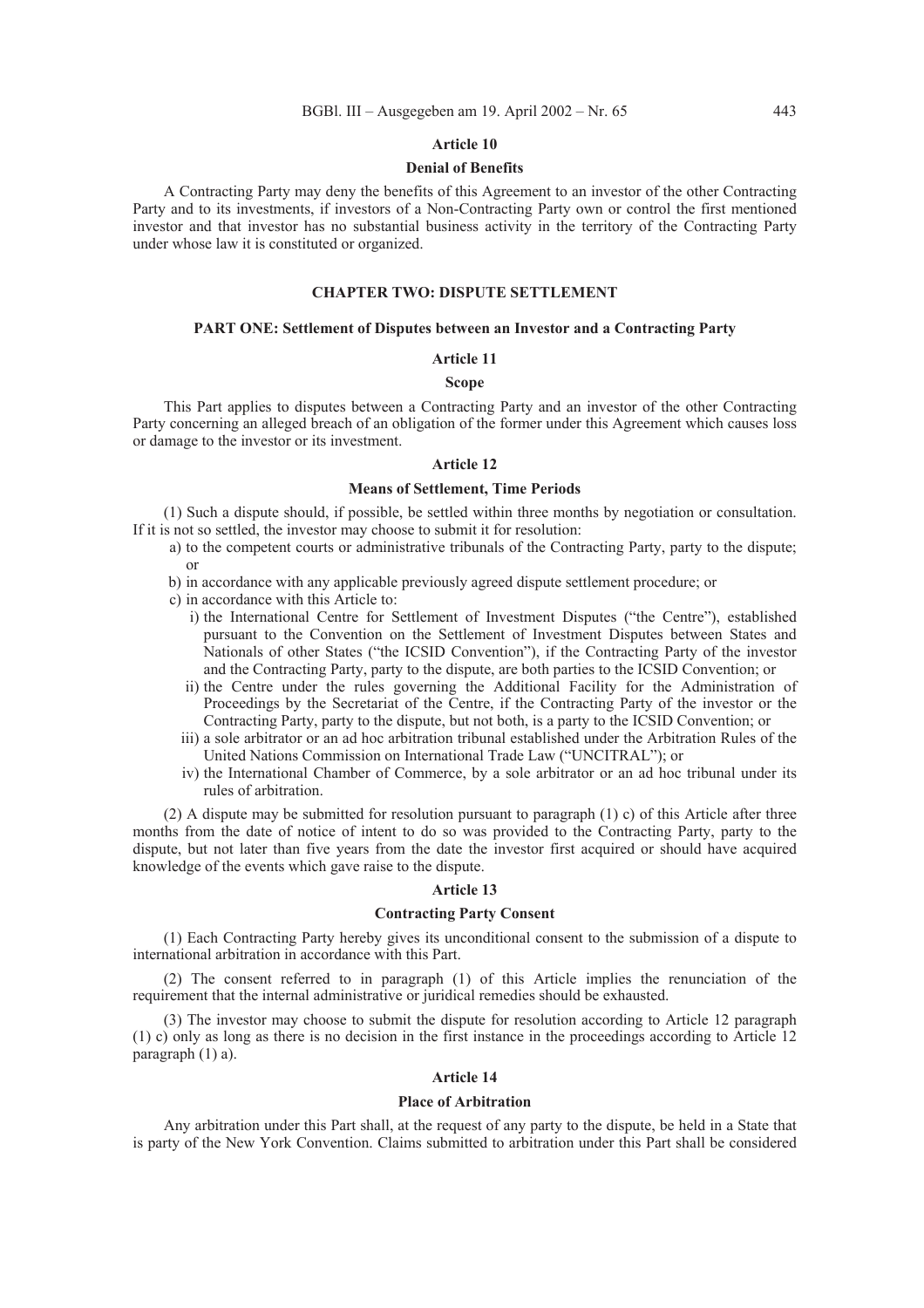to arise out of a commercial relationship or transaction for purposes of Article 1 of the New York Convention.

#### **Article 15**

#### **Indemnification**

A Contracting Party shall not assert as a defence, counter-claim, right of set-off or for any other reason, that indemnification or other compensation for all or part of the alleged damages has been received or will be received pursuant to a guarantee or insurance contract.

### **Article 16**

#### **Applicable Law**

(1) A tribunal established under this Part shall decide the dispute in accordance with this Agreement and applicable rules and principles of international law.

(2) Issues in dispute under Article 9 shall be decided, absent other Agreement, in accordance with the law of the Contracting Party, party to the dispute, the law governing the authorisation or agreement and such rules of international law as may be applicable.

# **Article 17**

# **Awards and Enforcement**

(1) Arbitration awards shall be final and binding upon the parties to the dispute.

(2) Each Contracting Party shall make provision for the effective enforcement of awards made pursuant to this Article and shall carry out without delay any such award issued in a proceeding to which it is party.

# **PART TWO: Settlement of Disputes between the Contracting Parties**

# **Article 18**

# **Scope, Consultations, Mediation and Conciliation**

Disputes between the Contracting Parties concerning the interpretation or application of this Agreement shall, as far as possible, be settled amicably or through consultations, mediation or conciliation.

#### **Article 19**

# **Initiation of Proceedings**

(1) At the request of either Contracting Party a dispute concerning the interpretation or application of this Agreement may be submitted to an arbitral tribunal for decision not earlier than three months after such request has been notified to the other Contracting Party.

(2) A Contracting Party may not initiate proceedings under this Part for a dispute regarding the infringement of rights of an investor which that investor has submitted to arbitration under Chapter Two Part One of this Agreement, unless the other Contracting Party has failed to abide by and comply with the award rendered in that dispute or those proceedings have terminated without resolution by an arbitral tribunal of the investor's claim.

### **Article 20**

# **Formation of the Tribunal**

(1) The arbitral tribunal shall be constituted ad hoc as follows:

Within 30 days after receipt of a request for arbitration, the parties to the dispute shall appoint by agreement three members of the tribunal and designate one of them as chairman who shall be a national of a third State which maintains diplomatic relations with both Contracting Parties. Except for compelling reasons, the members shall be persons proposed by the Secretary General of ICSID.

(2) If the period specified in paragraph (1) of this Article is not observed, either Contracting Party may, in the absence of any other agreement, invite the Secretary General of ICSID to make the necessary appointments.

(3) Members of an arbitral tribunal shall be independent and impartial.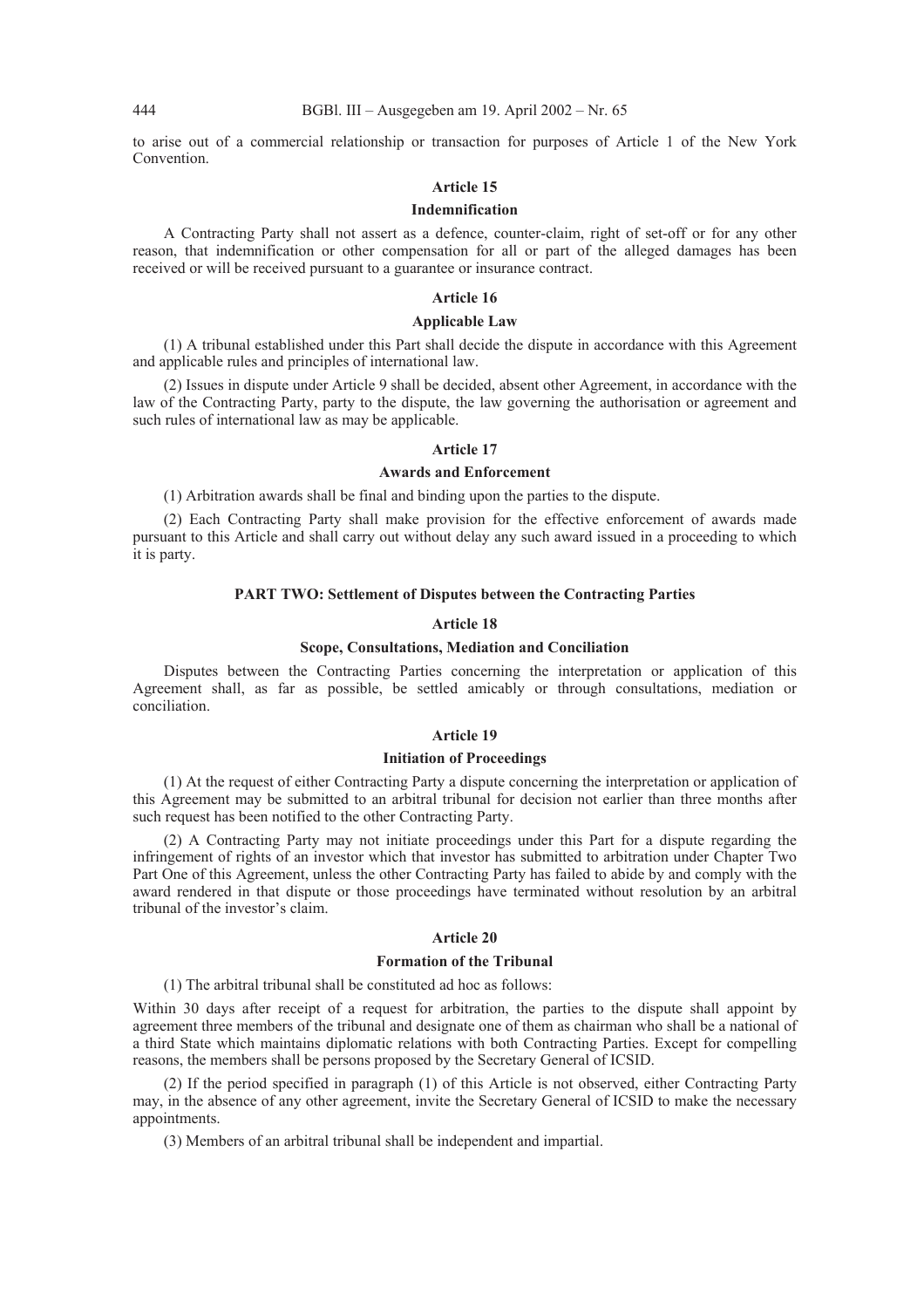#### **Applicable Law**

The arbitral tribunal will decide disputes in accordance with this Agreement and the applicable rules and principles of international law.

# **Article 22**

# **Awards**

The arbitration award shall be final and binding upon the parties to the dispute.

# **Article 23**

# **Costs**

Each Party shall pay the cost of its representation in the proceedings. The cost of the tribunal shall be paid for equally by the parties unless the tribunal directs that they be shared differently.

# **Article 24**

# **Rules of Procedure**

In all other respects, the tribunal shall define its own rules of procedure, unless the Contracting Parties decide otherwise.

# **Article 25**

# **Enforcement**

Pecuniary awards which have not been complied with within one year from the date of the award may be enforced in the courts of either Contracting Party with jurisdiction over assets of the defaulting Party.

#### **CHAPTER THREE: FINAL PROVISIONS**

# **Article 26**

### **Application of the Agreement**

The present Agreement shall apply to investments made in the territory of one Contracting Party in accordance with its legislation by investors of the other Contracting Party prior to as well as after the entry into force of the present Agreement, but shall not apply to investments which are subject of a dispute settlement procedure under the Agreement between the Republic of Austria and the Socialist Federal Republic of Yugoslavia on the Promotion and Protection of Investments signed on 25 October 1989 which shall continue to apply to them until the settlement of dispute is reached.

### **Article 27**

#### **Consultations**

Each Contracting Party may propose to the other Contracting Party consultations on any matter relating to this Agreement. These consultations shall be held at a place and at a time agreed upon through diplomatic channels.

#### **Article 28**

# **Entry into Force and Duration**

(1) The Contracting Parties shall notify each other when the conditions required by the national legislation for the entry into force of this Agreement have been fulfilled. The Agreement shall enter into force sixty days after the date of the latter notification.

(2) This Agreement shall remain in force for a period of ten years. It shall be extended thereafter for an indefinite period and may be denounced in writing through diplomatic channels by either Contracting Party giving twelve months' notice.

(3) In respect of investments made prior to the date of termination of the present Agreement the provisions of Articles 1 to 27 of the present Agreement shall continue to be effective for a further period of ten years from the date of termination of the present Agreement.

(4) On the date of entry into force of the present Agreement, the Agreement between the Republic of Austria and the Socialist Federal Republic of Yugoslavia on the Promotion and Protection of Investments